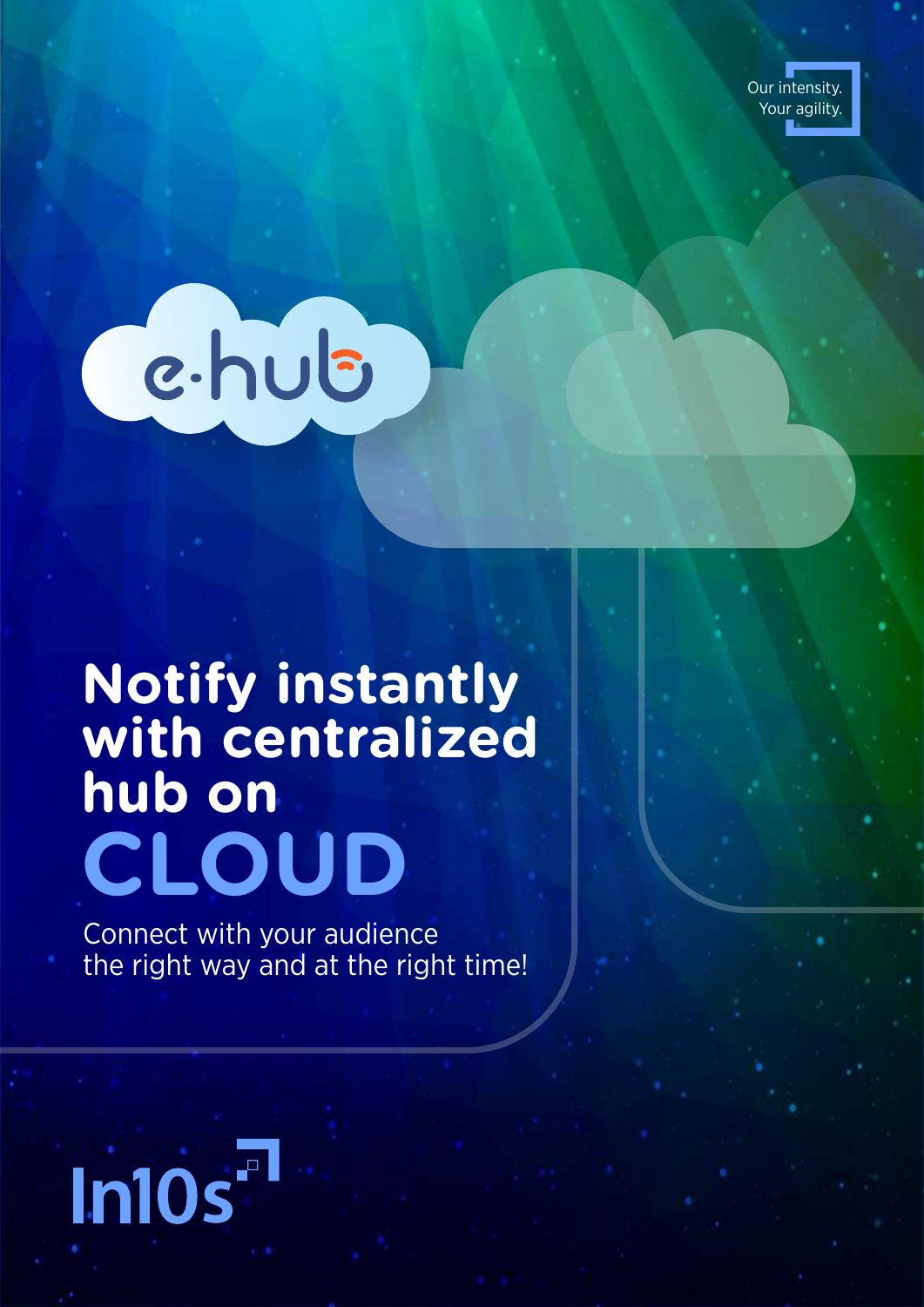## Trimpleme f the mos<br>
<br>
annels.<br>
AGING<br>
AGING<br>
and personnel **If implemented right, a centralized engagement hub can become one of the most attention-grabbing communication channels.**

### **CHALLENGES IN ENGAGING YOUR CUSTOMER**



Demanding customers & winning their loyalty



Increasing infrastructure costs and personnel to engage and notify them at every instance



Inconsistent communications, since the systems & stakeholders are in silos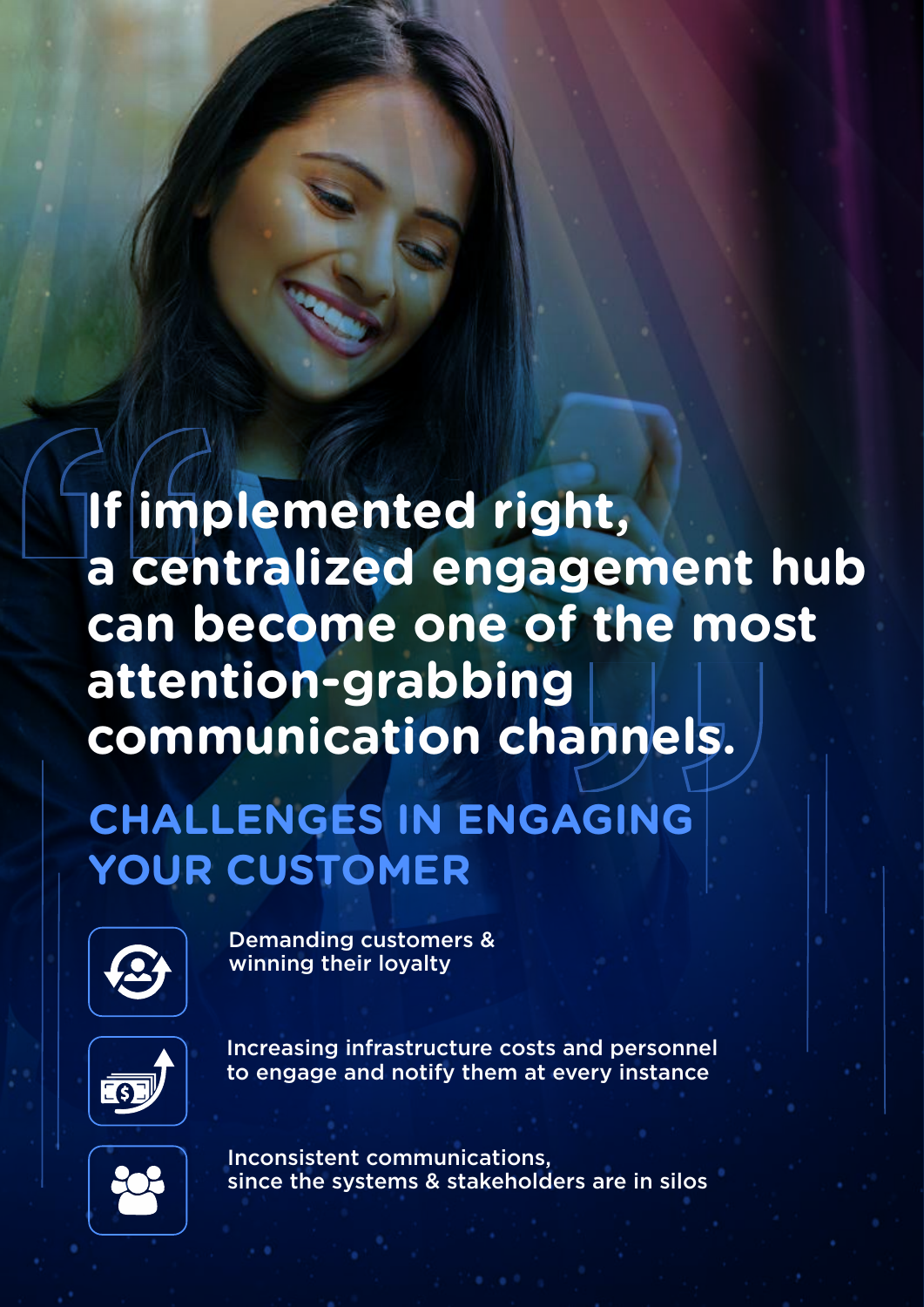AD-BANK Banking: Your cheque<br>Status of ACUr cheque<br>Prontils 6 town Banking: Your ch<br>status of A/C nch<br>40xxxx456/C no<br>Preantile tows status of Juri Check<br>ADXXXX456 to the<br>Mercantile batwards<br>leared tile bank ards<br>Vs. In In 2 h. Is h. 10xxxs of 1/Ur cheque<br>Mercantile bowards<br>Cleared in 2 bank is to<br>also the bank is being<br>also the contage of gues Mercykkas C.C.no."<br>Cleared in 2 bunk is be<br>day s. In C. b. b. In Linux<br>Me Se Contact C. Uness<br>Me brontact C. Queri Clearentile browards<br>days In Case Of Inesser<br>please In Case Of Iness<br>please Conse Of Iness<br>ome braniact futueries days, ed in 2 bank<br>please choise of quality<br>home brander of quality<br>home branch, home branch.

## **SOLUTION NOTIFY YOUR STAKEHOLDERS**  IN 4 SIMPLE

2

#### Design

Design vernacular messages based on the preference. Launch personalized and contextual campaigns to explore up-sell and cross-sell opportunities.

#### **Connect**

Connects to multiple sources like databases and API source systems or take data from an excel or CSV file to streamline data

1

#### **Distribute**

 $\alpha$ 

 $\vec{v}$ 

e.hub

3

Delivers various types of notifications like OTP, payment reminders, transaction notifications (Debit & Credit Card transactions, Deposits, Compliance messages, call records etc.) threshold limits through SMS, e-mail, push, OBD, flash SMS, WhatsApp, Telegram, Signal, and Facebook Messenger.

4

#### Monitor

E-hub also allows you to track delivery of the notifications and generate leads instantly irrespective of the channel.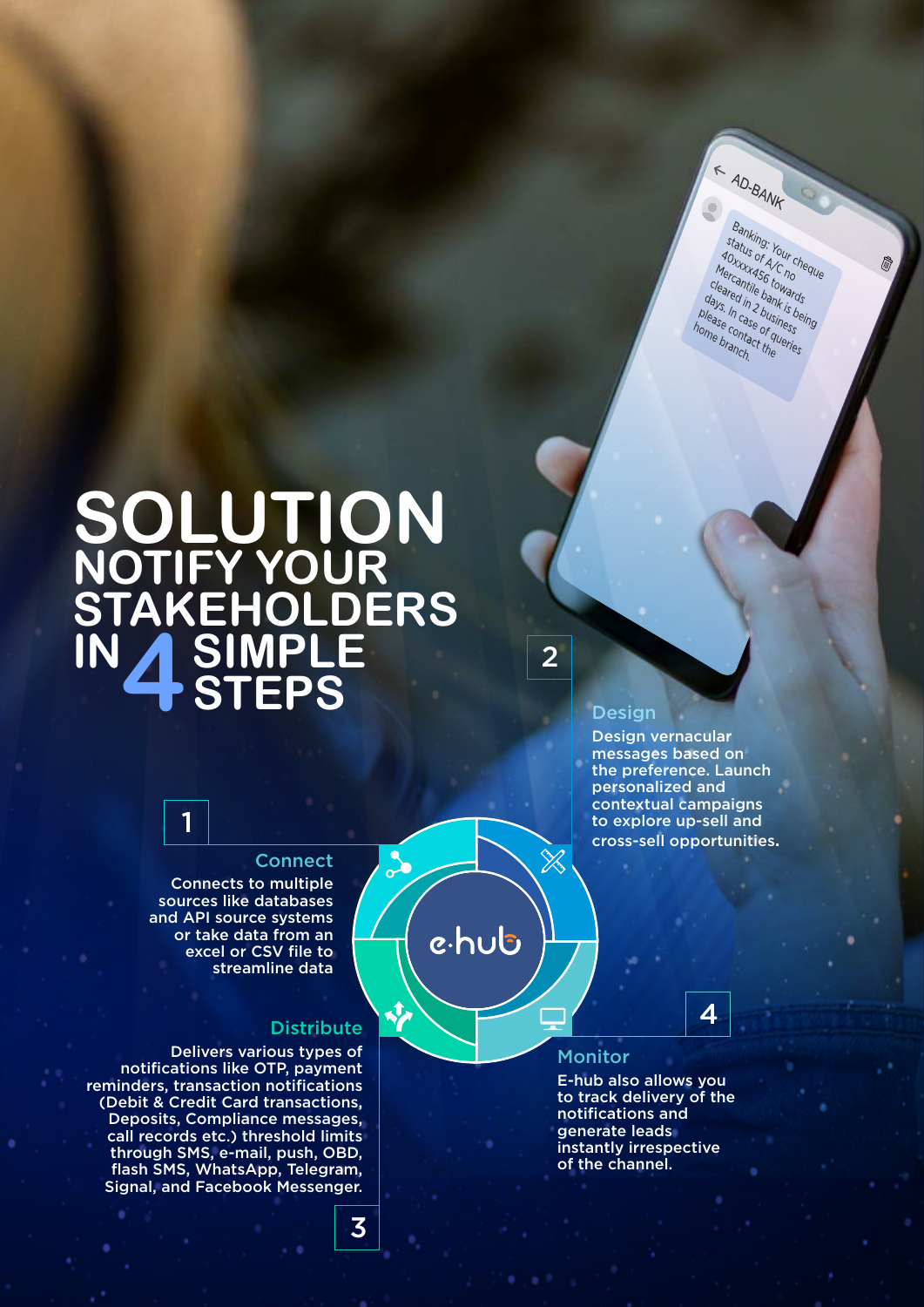Strong API layer Integrating all your IT systems to ensure rules driven personalized notifications to customers.

Built in Analytics engine Gain insights of customer data to deliver contextual messages.





Centralized platform Delivers consistent communication through multiple channels across customer lifecycle.

Multi-lingual support Localization and personalization of notifications throughout customer lifecycle.



*Reach Out. Engage with. Explore more.*